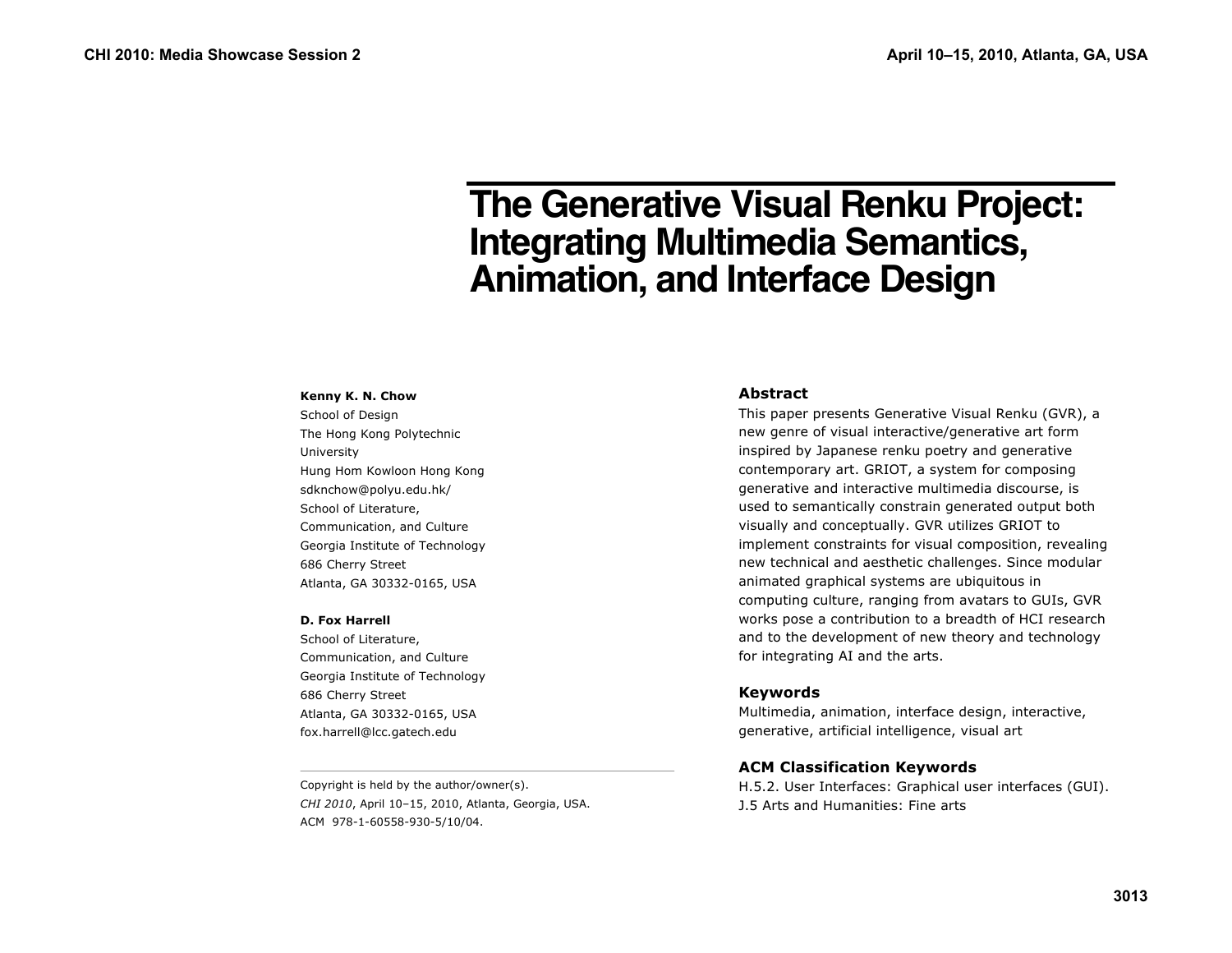# **General Terms**

Design, Experimentation, Human Factors

## **Introduction**

The Generative Visual Renku (GVR) project presents a new genre of generative and interactive visual art inspired by renku, iconicity of Chinese character forms, generative models from contemporary art, and conceptual metaphor and blending theories from cognitive science. GVR works generate poetic (expressively meaningful) compositions of images differently upon each instantiation through interactive co-creation between the user and the system.

Traditional renku is a type of linked poetry, consisting of a series of links between topical elements in verses. The visual renku described here uses animated images rendered in an iconographic and/or calligraphic style in place of traditional written text. It is interactive, accepting users' motor action inputs (e.g., via mouse or multitouch pad) to guide linking of subsequent imagery. It is also generative in that subsequent imagery is dynamically and divergently composed using a computational system, GRIOT, which provides both perceptual and conceptual constraints.

The GRIOT system was designed to support semanticsbased interaction and generation for multimedia works. [1] Initial cases, however, were primarily textual. The GVR project extends the GRIOT architecture to implement constraints for visual composition, revealing new technical challenges. This paper presents the theoretical framework for our project, examples of generative visual renku, and discussion of technical and theoretical challenges and results.

# **Theoretical and Artistic Framework**

The GVR project draws upon an interdisciplinary theoretical framework including generative visual and literary arts, Chinese character forms, cognitive science, computer science, and renku poetry.

## *Generative visual and literary arts*

Generative art or literature generally refers to a type of works that strongly emphasizes the processes giving rise to specific instances. The process is usually designed by the artist or writer in terms of a set of rules, a computer program, or a machine, and then is executed automatically [2]. The Oulipo (Workshop for Potential Literature) group is perhaps the most prominent proponent of this concept in literature. In the case of visual art, many contemporary art practitioners have created inspirational exemplary work, such as Frank Stella's *The Protractor Series* (1967-69), and Jennifer Bartlett's *Rhapsody* (1975). In such works, the aesthetic sensibility focuses on directing viewers to consider processes rather than individual instances of output. Meaning is embedded in the form as opposed to content.

## *Iconicity of Chinese characters*

In [3], Masako Hiraga describes a significant relationship between C. S. Peirce's semiotic notion of iconicity and the recent cognitive science results mentioned above. She first reviews Peirce's categorization of signs as icon, index, and symbol, and the division of icons into image, diagram, and metaphor, a trajectory moving from perception to conception. We found a parallel between Peirce's typology as articulated in Hiraga's framework and the categorization of Chinese characters. Simple characters like pictographs correspond to images and ideographs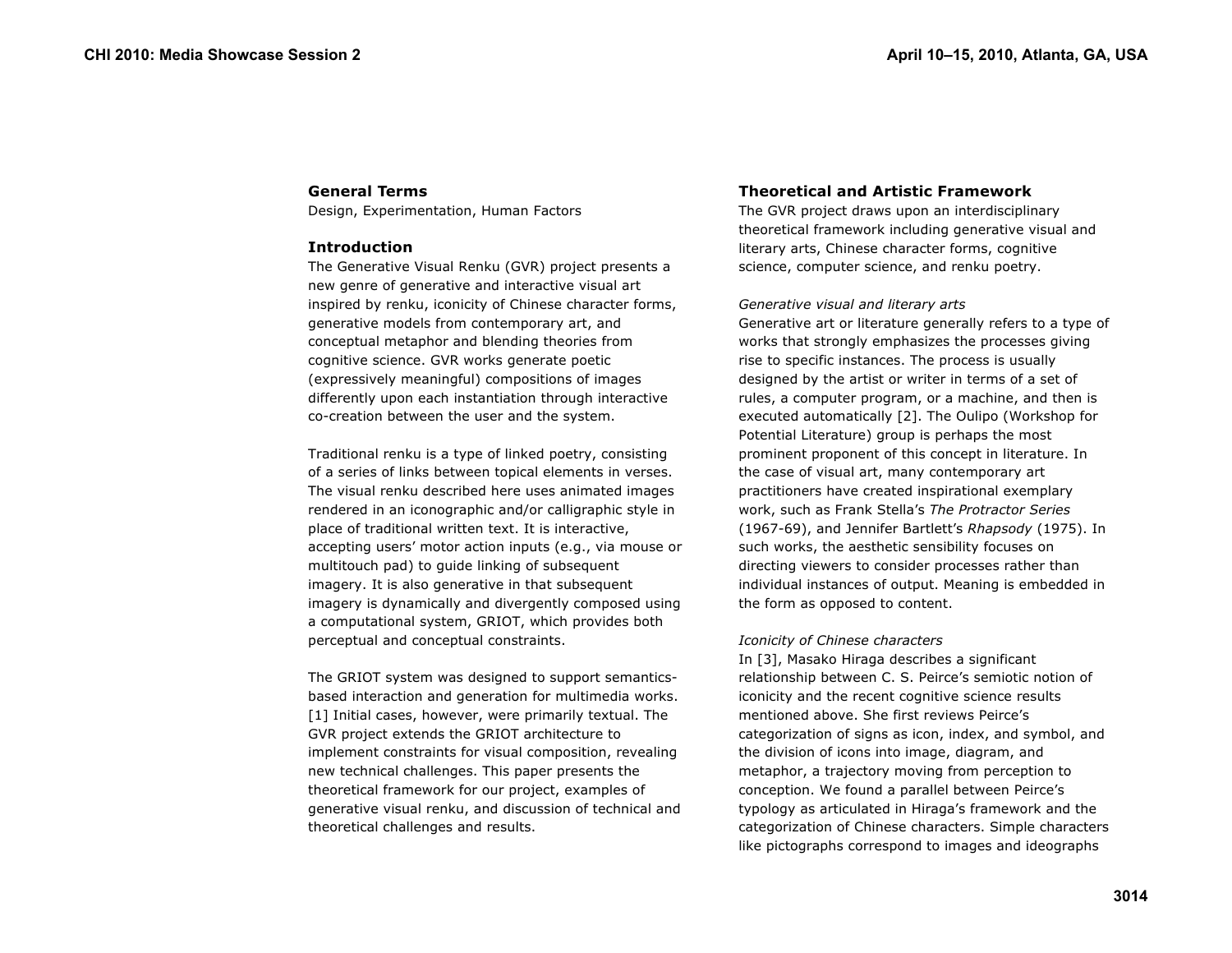correspond to diagrams. Compound characters, which are composite of two or more simple characters, usually generate new meanings by association of paradigms or iconic moments, many of which are metaphorical icons. This compositionality of meaning has proved inspirational for the graphical composition framework in the GVR project.

## *Conceptual metaphor & blending theories and the GRIOT system*

George Lakoff, Mark Johnson, Mark Turner, and others have studied metaphors as mappings between domains and have shown that many basic metaphors are based on everyday life experience [4]. Gilles Fauconnier and Mark Turner have extended this framework in their conceptual blending theory, which describes how concepts are integrated both unconsciously in everyday life and in more complex thought such as in art and literature [5, 6]. Based upon these hypotheses, Joseph Goguen's theory of algebraic semiotics to provide a method for formalization [7], and a novel framework for computational narrative, Fox Harrell designed and constructed the GRIOT system for implementing generative and interactive narratives [8]. The GRIOT system allows authors to create narratives where user interaction drives a wide range of guided and structured, but not scripted, eventualities of discourse content and style [9, 10].

#### *The link and shift in renku*

Linked poetry is a kind of collaborative literary work. It requires two or more poets to alternate in the creation of verses to form a complete poem. In Japan, renku, a

form of haiku with linked verses in the style of the Basho school, is highly praised as a national heritage and is growing in popularity in international literary circles [11]. To compose a poem, renku poets have to create "links" between successive verses through object, meaning, or scent, which means a consistency in mood or emotion. Meanwhile, "shifts" are used to avoid throwbacks or too many repetitions of ideas or themes. The key is to balance connection and diversity. The poet's choice of words then depends not only on personal aesthetic sense but also the context.

## **Examples of Linking and Shifting in GVR**

An example work of the GVR project described here presents linked disposition of topographic tiles, interactively co-determined by the user and the system. The arrangement of the tiles is constrained by the structural (diagrammatic) properties along the edges and linked perceptually (imagic) or conceptually (metaphorical) to one another in response to the user's successive choices. The output is like a topographic map of poetic landscape "picturing" the particular user inclination bouncing back and forth an opposition of socially or culturally established conventions (modular vs. organic objects) with visible association in graphic or cinematic forms.

*Perceptual and conceptual qualities of tiles* Perceptual qualities include shape, color, stroke style, and the like, while conceptual qualities span topics such as industrialization, urbanization, mass production, nature, cultural heritage, and others (figure 1).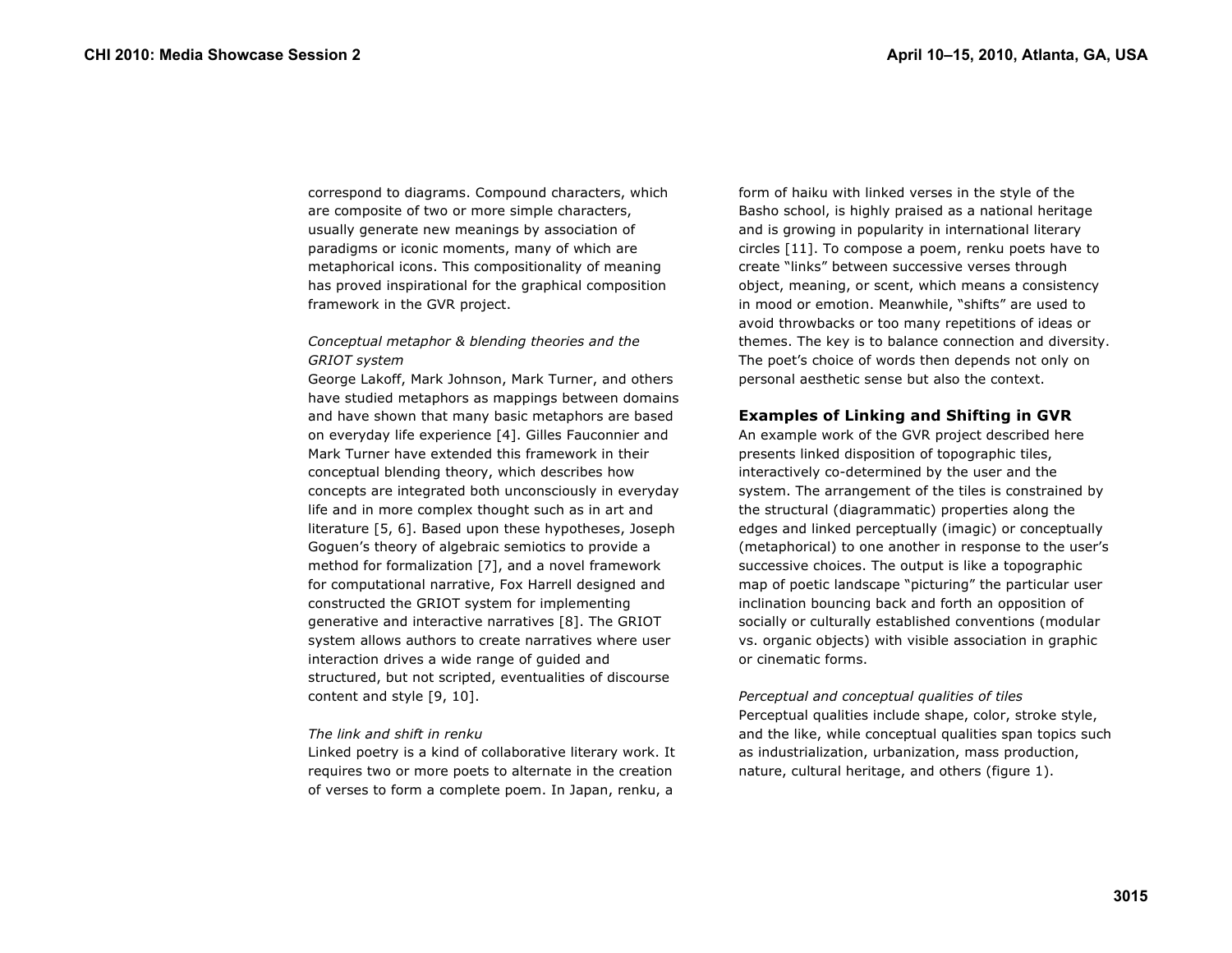

**Figure 1.** A diagram showing the associational (link) and oppositional (shift) relationship between the tiles

## *Structural qualities of tiles*

Structural qualities determine how tiles may or may not be conjoined. They implement a combination of

cinematic and graphic design conventions considering shot distance and angle, figure/ground relationships, closed/open edges, and the like (figure 2).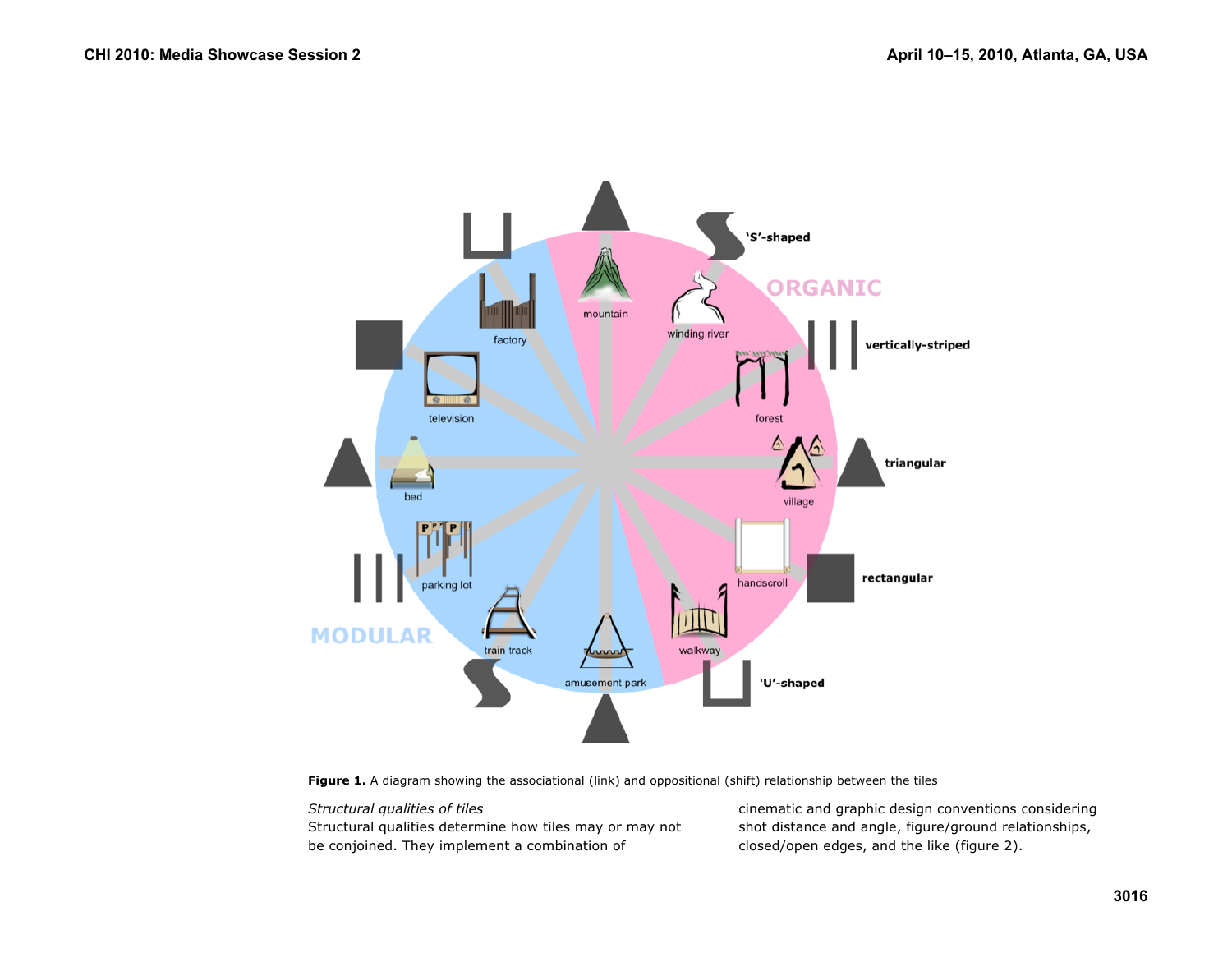



**Figure 3.** A perceptual link (conceptual shift) from factory to walkway, with a structural constraint from WS to FS



**Figure 4.** A conceptual link (perceptual shift) from amusement park to train track, with a structural constraint from WS to FS

Figure 2. A graph showing the edge qualities of the tiles in cinematographic convention: close-up (CU), full shot (FS), wide shot (WS), etc.

## *Matching of Tiles*

The juxtaposition (either link or shift) of tiles is constrained by the structural qualities, while the perceptual and conceptual qualities, along with user input, are used to determine whether the juxtaposition is a link or a shift (figure 3 & 4).

## **Technical Overview of GVR**

The core of the GVR system consists of a server (implemented in LISP) to handle semantics and discourse structuring and a client (implemented in Processing/Java) to handle graphics processing and user input as depicted in figure 5.

In the system, graphical tiles are actual image data files. These assets are described on the server side using semantic annotation, which describes the perceptual, structural, and conceptual content of the graphical iconic images. For example, the annotation describing the imagic/perceptual aspect of a "mountain" tile could contain the following (in XML):

<imagic>

<shape>triangle</shape> <perspective>flat</perspective> </imagic>